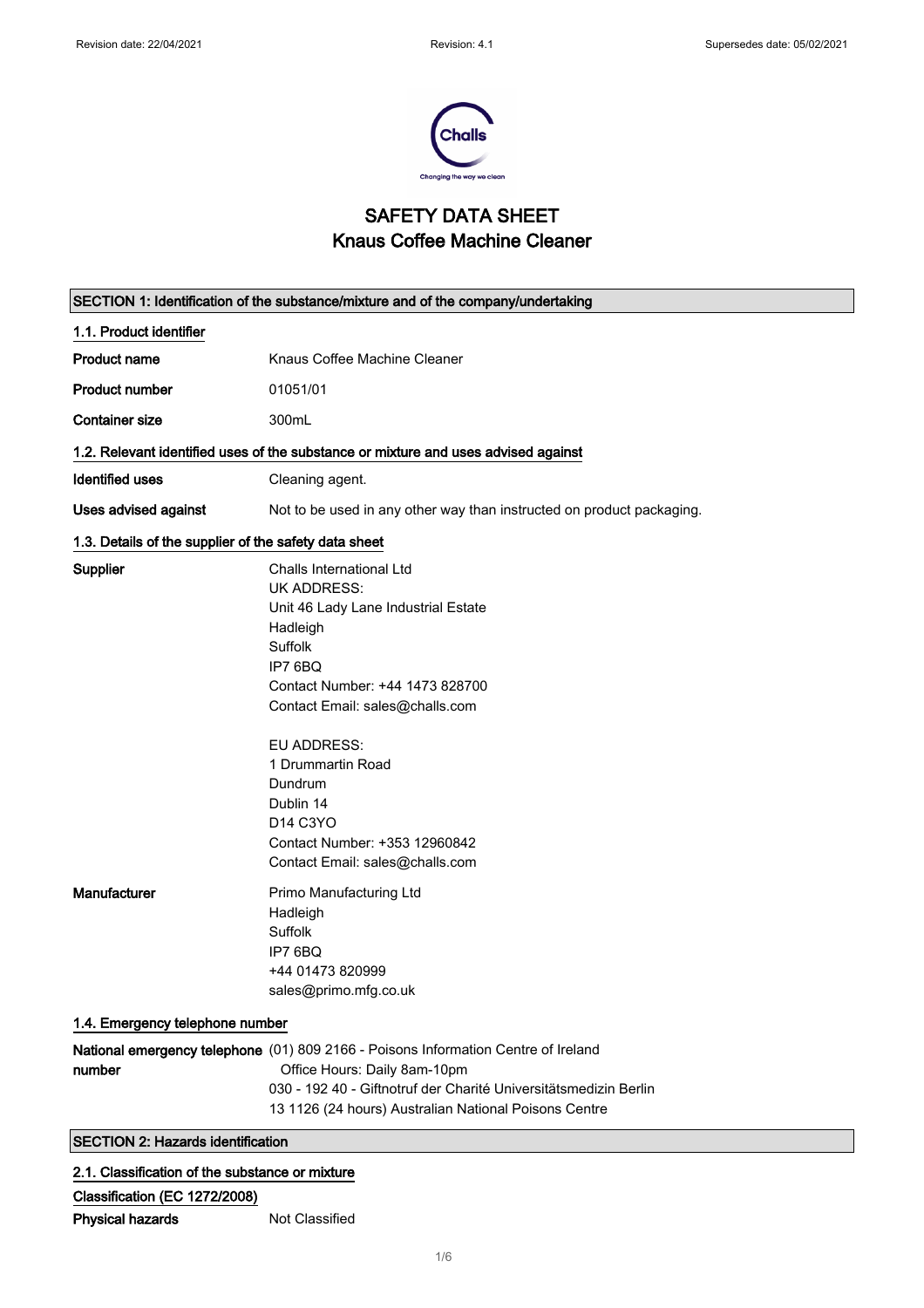| <b>Health hazards</b>                               | Not Classified                                                                                                                                                                                                              |  |
|-----------------------------------------------------|-----------------------------------------------------------------------------------------------------------------------------------------------------------------------------------------------------------------------------|--|
| <b>Environmental hazards</b>                        | Not Classified                                                                                                                                                                                                              |  |
|                                                     |                                                                                                                                                                                                                             |  |
| Classification (67/548/EEC or R52/53<br>1999/45/EC) |                                                                                                                                                                                                                             |  |
| 2.2. Label elements                                 |                                                                                                                                                                                                                             |  |
| <b>Hazard statements</b>                            | NC Not Classified                                                                                                                                                                                                           |  |
| <b>Precautionary statements</b>                     | P101 If medical advice is needed, have product container or label at hand.<br>P <sub>102</sub> Keep out of reach of children.<br>P103 Read label before use.<br>Always store upright in a cool, dry, well-ventilated place. |  |
|                                                     | P501 Dispose of contents/ container in accordance with national regulations.                                                                                                                                                |  |

### 2.3. Other hazards

This substance is not classified as PBT or vPvB according to current EU criteria.

| <b>SECTION 3: Composition/information on ingredients</b> |                                                                                                                                                                                                                                  |  |  |  |
|----------------------------------------------------------|----------------------------------------------------------------------------------------------------------------------------------------------------------------------------------------------------------------------------------|--|--|--|
| 3.2. Mixtures                                            |                                                                                                                                                                                                                                  |  |  |  |
| <b>Composition comments</b>                              | None of the ingredients are required to be listed.                                                                                                                                                                               |  |  |  |
| <b>SECTION 4: First aid measures</b>                     |                                                                                                                                                                                                                                  |  |  |  |
| 4.1. Description of first aid measures                   |                                                                                                                                                                                                                                  |  |  |  |
| Inhalation                                               | Remove affected person from source of contamination. Keep affected person warm and at<br>rest. Get medical attention if any discomfort continues.                                                                                |  |  |  |
| Ingestion                                                | Rinse mouth thoroughly with water. Never give anything by mouth to an unconscious person.<br>Get medical attention immediately.                                                                                                  |  |  |  |
| <b>Skin contact</b>                                      | Remove affected person from source of contamination. Take off immediately all contaminated<br>clothing and wash it before reuse. Wash skin thoroughly with soap and water. Get medical<br>attention if any discomfort continues. |  |  |  |
| Eye contact                                              | Remove affected person from source of contamination. Rinse immediately with plenty of<br>water. Remove any contact lenses and open eyelids wide apart. Continue to rinse for at least<br>15 minutes and get medical attention.   |  |  |  |
|                                                          | 4.2. Most important symptoms and effects, both acute and delayed                                                                                                                                                                 |  |  |  |
| <b>General information</b>                               | The severity of the symptoms described will vary dependent on the concentration and the<br>length of exposure.                                                                                                                   |  |  |  |
|                                                          | 4.3. Indication of any immediate medical attention and special treatment needed                                                                                                                                                  |  |  |  |
| <b>Specific treatments</b>                               | Treat symptomatically.                                                                                                                                                                                                           |  |  |  |
| <b>SECTION 5: Firefighting measures</b>                  |                                                                                                                                                                                                                                  |  |  |  |
| 5.1. Extinguishing media                                 |                                                                                                                                                                                                                                  |  |  |  |

Suitable extinguishing media The product is not flammable. Use fire-extinguishing media suitable for the surrounding fire.

### 5.2. Special hazards arising from the substance or mixture

Hazardous combustion products None known.

5.3. Advice for firefighters

 $\overline{\phantom{a}}$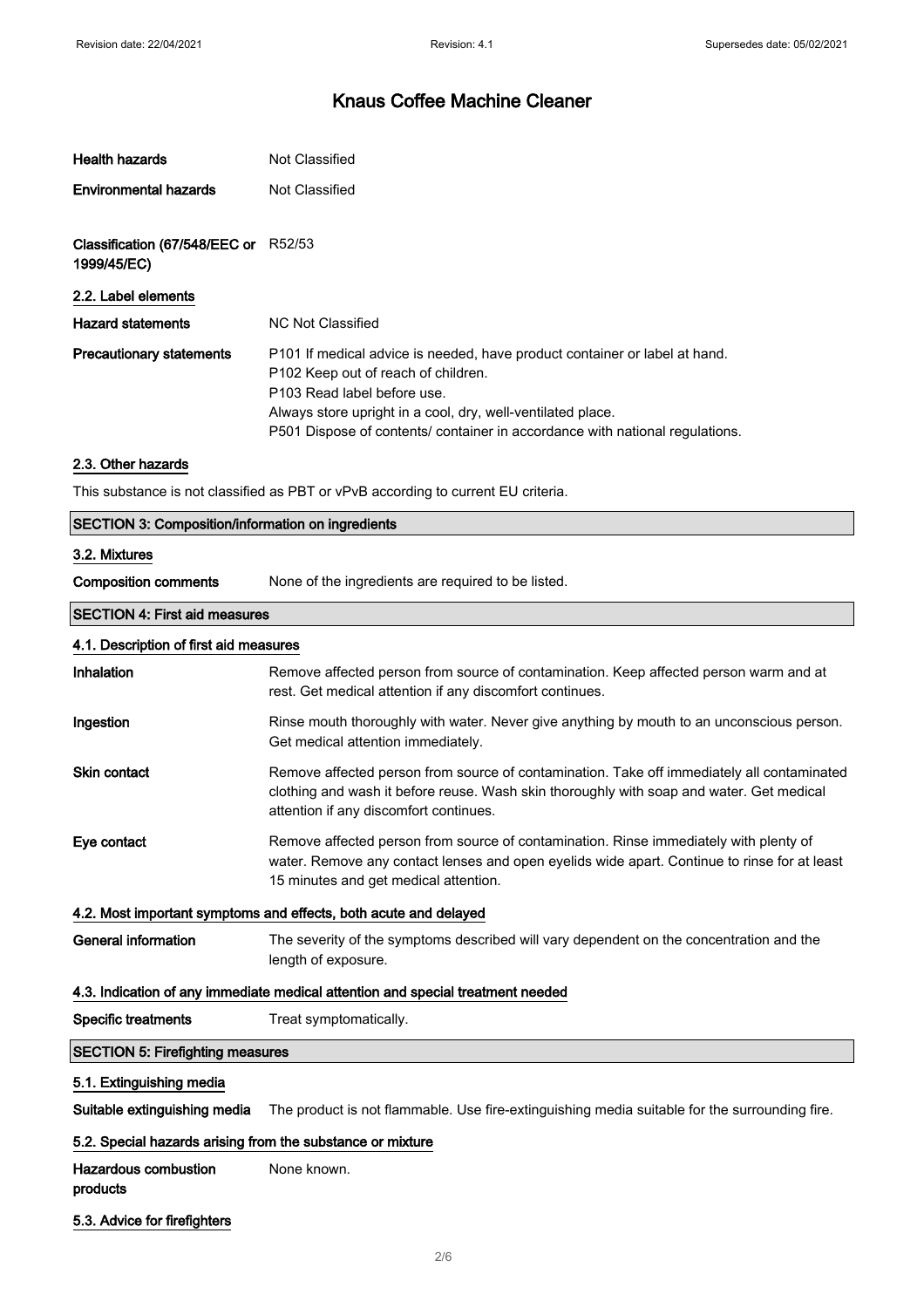| Special protective equipment<br>for firefighters          | Wear positive-pressure self-contained breathing apparatus (SCBA) and appropriate protective<br>clothing.                                                                                                                                                                                                                                                                                                                                                                                                                                                                                                                                                                                                                                               |  |  |  |
|-----------------------------------------------------------|--------------------------------------------------------------------------------------------------------------------------------------------------------------------------------------------------------------------------------------------------------------------------------------------------------------------------------------------------------------------------------------------------------------------------------------------------------------------------------------------------------------------------------------------------------------------------------------------------------------------------------------------------------------------------------------------------------------------------------------------------------|--|--|--|
| <b>SECTION 6: Accidental release measures</b>             |                                                                                                                                                                                                                                                                                                                                                                                                                                                                                                                                                                                                                                                                                                                                                        |  |  |  |
|                                                           | 6.1. Personal precautions, protective equipment and emergency procedures                                                                                                                                                                                                                                                                                                                                                                                                                                                                                                                                                                                                                                                                               |  |  |  |
| <b>Personal precautions</b>                               | For personal protection, see Section 8.                                                                                                                                                                                                                                                                                                                                                                                                                                                                                                                                                                                                                                                                                                                |  |  |  |
| 6.2. Environmental precautions                            |                                                                                                                                                                                                                                                                                                                                                                                                                                                                                                                                                                                                                                                                                                                                                        |  |  |  |
| <b>Environmental precautions</b>                          | The product is not expected to be hazardous to the environment. However, large or frequent<br>spills may have hazardous effects on the environment. Avoid discharge into drains or<br>watercourses or onto the ground. Spillages or uncontrolled discharges into watercourses must<br>be reported immediately to the Environmental Agency or other appropriate regulatory body.                                                                                                                                                                                                                                                                                                                                                                        |  |  |  |
| 6.3. Methods and material for containment and cleaning up |                                                                                                                                                                                                                                                                                                                                                                                                                                                                                                                                                                                                                                                                                                                                                        |  |  |  |
| Methods for cleaning up                                   | Do not touch or walk into spilled material. Stop leak if safe to do so. Wipe up with an<br>absorbent cloth and dispose of waste safely. Collect and place in suitable waste disposal<br>containers and seal securely. When handling waste, the safety precautions applying to<br>handling of the product should be considered. Containers with collected spillage must be<br>properly labelled with correct contents and hazard symbol. Flush contaminated area with<br>plenty of water. The requirements of the local water authority must be complied with if<br>contaminated water is flushed directly to the sewer. Dispose of waste to licensed waste<br>disposal site in accordance with the requirements of the local Waste Disposal Authority. |  |  |  |
| 6.4. Reference to other sections                          |                                                                                                                                                                                                                                                                                                                                                                                                                                                                                                                                                                                                                                                                                                                                                        |  |  |  |
| Reference to other sections                               | For personal protection, see Section 8. See Section 11 for additional information on health<br>hazards. For waste disposal, see Section 13.                                                                                                                                                                                                                                                                                                                                                                                                                                                                                                                                                                                                            |  |  |  |
| <b>SECTION 7: Handling and storage</b>                    |                                                                                                                                                                                                                                                                                                                                                                                                                                                                                                                                                                                                                                                                                                                                                        |  |  |  |
| 7.1. Precautions for safe handling                        |                                                                                                                                                                                                                                                                                                                                                                                                                                                                                                                                                                                                                                                                                                                                                        |  |  |  |
| <b>Usage precautions</b>                                  | Handle all packages and containers carefully to minimise spills. Avoid contact with skin, eyes<br>and clothing.                                                                                                                                                                                                                                                                                                                                                                                                                                                                                                                                                                                                                                        |  |  |  |
|                                                           | 7.2. Conditions for safe storage, including any incompatibilities                                                                                                                                                                                                                                                                                                                                                                                                                                                                                                                                                                                                                                                                                      |  |  |  |
| <b>Storage precautions</b>                                | Store in tightly-closed, original container in a dry and cool place                                                                                                                                                                                                                                                                                                                                                                                                                                                                                                                                                                                                                                                                                    |  |  |  |
| 7.3. Specific end use(s)                                  |                                                                                                                                                                                                                                                                                                                                                                                                                                                                                                                                                                                                                                                                                                                                                        |  |  |  |
| Specific end use(s)                                       | The identified uses for this product are detailed in Section 1.2.                                                                                                                                                                                                                                                                                                                                                                                                                                                                                                                                                                                                                                                                                      |  |  |  |
| <b>SECTION 8: Exposure controls/Personal protection</b>   |                                                                                                                                                                                                                                                                                                                                                                                                                                                                                                                                                                                                                                                                                                                                                        |  |  |  |
| 8.1. Control parameters                                   |                                                                                                                                                                                                                                                                                                                                                                                                                                                                                                                                                                                                                                                                                                                                                        |  |  |  |
| 8.2. Exposure controls                                    |                                                                                                                                                                                                                                                                                                                                                                                                                                                                                                                                                                                                                                                                                                                                                        |  |  |  |
| Protective equipment                                      |                                                                                                                                                                                                                                                                                                                                                                                                                                                                                                                                                                                                                                                                                                                                                        |  |  |  |
|                                                           |                                                                                                                                                                                                                                                                                                                                                                                                                                                                                                                                                                                                                                                                                                                                                        |  |  |  |
| Appropriate engineering<br>controls                       | Provide adequate ventilation. Observe any occupational exposure limits for the product or<br>ingredients.                                                                                                                                                                                                                                                                                                                                                                                                                                                                                                                                                                                                                                              |  |  |  |

Eye/face protection Wear eye protection.

Hand protection Wear protective gloves.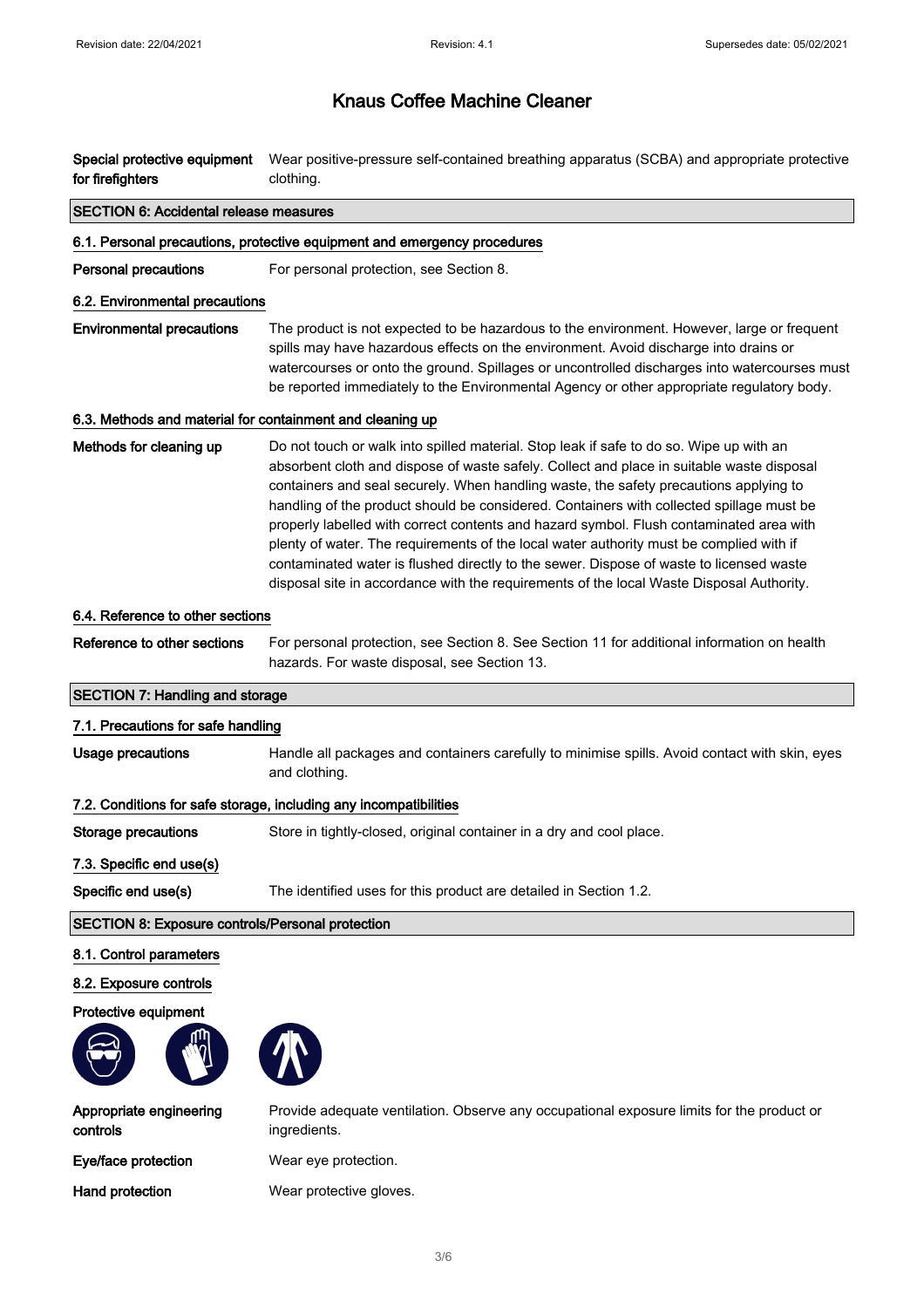| Other skin and body<br>protection         | Wear appropriate clothing to prevent skin contamination.                                                                                                                                                                                 |
|-------------------------------------------|------------------------------------------------------------------------------------------------------------------------------------------------------------------------------------------------------------------------------------------|
| Hygiene measures                          | Do not eat, drink or smoke when using this product. Wash hands thoroughly after handling.<br>Wash promptly with soap and water if skin becomes contaminated. Take off immediately all<br>contaminated clothing and wash it before reuse. |
| <b>Respiratory protection</b>             | If ventilation is inadequate, suitable respiratory protection must be worn. Respirator selection<br>must be based on exposure levels, the hazards of the product and the safe working limits of<br>the selected respirator.              |
| <b>Environmental exposure</b><br>controls | Keep container tightly sealed when not in use.                                                                                                                                                                                           |

## SECTION 9: Physical and chemical properties

| 9.1. Information on basic physical and chemical properties |                                                                           |  |  |  |
|------------------------------------------------------------|---------------------------------------------------------------------------|--|--|--|
| Appearance                                                 | Clear liquid.                                                             |  |  |  |
| Colour                                                     | Colourless to pale yellow.                                                |  |  |  |
| Odour                                                      | No characteristic odour.                                                  |  |  |  |
| pH                                                         | pH (concentrated solution): 7.5 - 9.5                                     |  |  |  |
| <b>Relative density</b>                                    | 1.01 - 1.03 @ 20 $^{\circ}$ C                                             |  |  |  |
| Solubility(ies)                                            | Soluble in water.                                                         |  |  |  |
| 9.2. Other information                                     |                                                                           |  |  |  |
| <b>SECTION 10: Stability and reactivity</b>                |                                                                           |  |  |  |
| 10.1. Reactivity                                           |                                                                           |  |  |  |
| Reactivity                                                 | There are no known reactivity hazards associated with this product.       |  |  |  |
| 10.2. Chemical stability                                   |                                                                           |  |  |  |
| <b>Stability</b>                                           | Stable at normal ambient temperatures and when used as recommended.       |  |  |  |
| 10.3. Possibility of hazardous reactions                   |                                                                           |  |  |  |
| Possibility of hazardous<br>reactions                      | None known.                                                               |  |  |  |
| 10.4. Conditions to avoid                                  |                                                                           |  |  |  |
| <b>Conditions to avoid</b>                                 | Avoid exposure to high temperatures or direct sunlight.                   |  |  |  |
| 10.5. Incompatible materials                               |                                                                           |  |  |  |
| Materials to avoid                                         | None known.                                                               |  |  |  |
| 10.6. Hazardous decomposition products                     |                                                                           |  |  |  |
| Hazardous decomposition<br>products                        | None known.                                                               |  |  |  |
| <b>SECTION 11: Toxicological information</b>               |                                                                           |  |  |  |
| 11.1. Information on toxicological effects                 |                                                                           |  |  |  |
| Inhalation                                                 | Gas or vapour in high concentrations may irritate the respiratory system. |  |  |  |

Ingestion May cause discomfort if swallowed.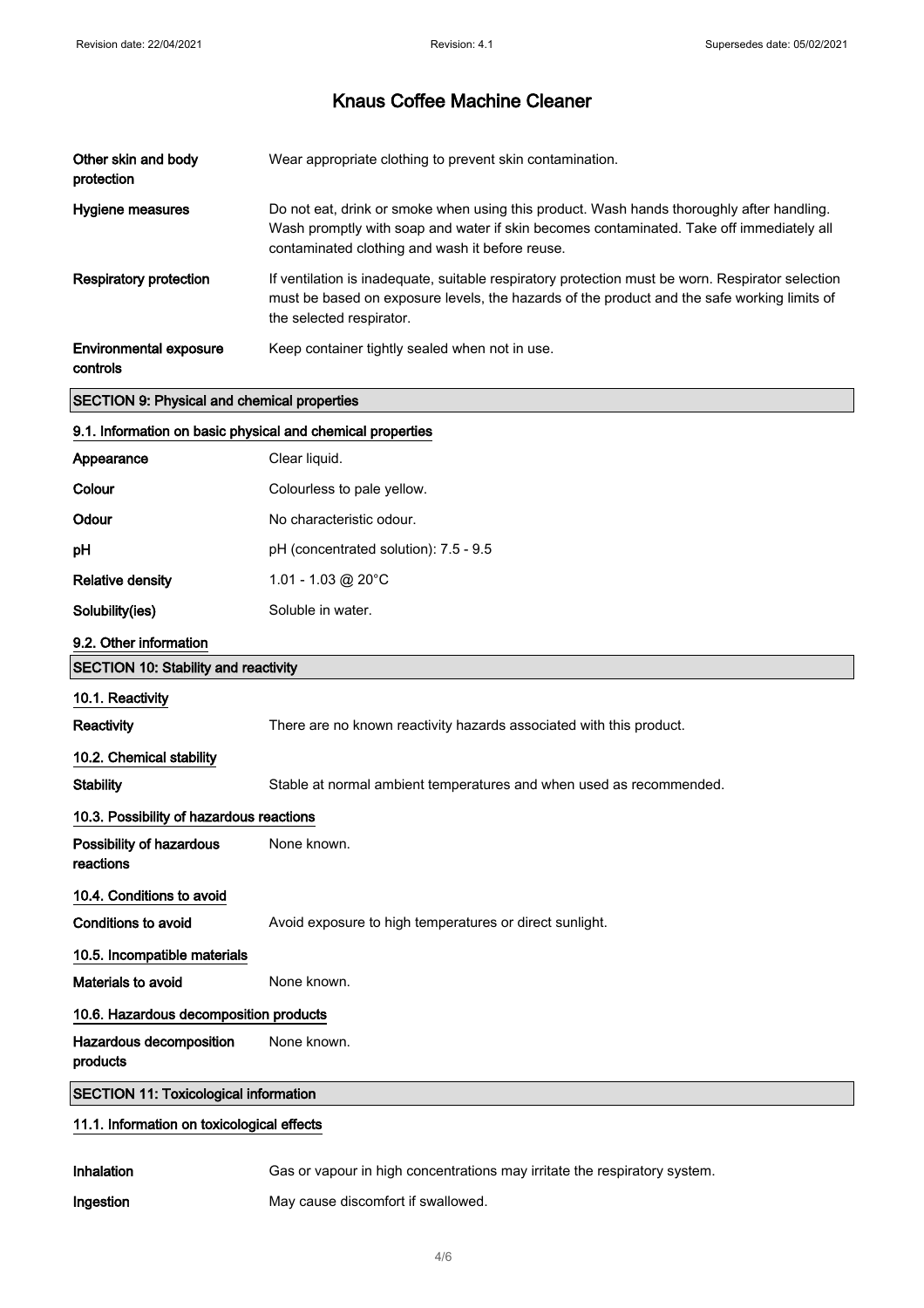| Skin contact                               | May cause irritation.                                                                                                                                                           |  |  |  |
|--------------------------------------------|---------------------------------------------------------------------------------------------------------------------------------------------------------------------------------|--|--|--|
| Eye contact                                | May irritate eyes.                                                                                                                                                              |  |  |  |
| <b>SECTION 12: Ecological information</b>  |                                                                                                                                                                                 |  |  |  |
| Ecotoxicity                                | The product is not expected to be hazardous to the environment.                                                                                                                 |  |  |  |
| 12.1. Toxicity                             |                                                                                                                                                                                 |  |  |  |
| <b>Toxicity</b>                            | Any effect from spillages are likely to be minimal due to the dilute nature of the product.<br>However, large or frequent spills may have hazardous effects on the environment. |  |  |  |
| 12.2. Persistence and degradability        |                                                                                                                                                                                 |  |  |  |
|                                            | Persistence and degradability The product is expected to be biodegradable.                                                                                                      |  |  |  |
| 12.3. Bioaccumulative potential            |                                                                                                                                                                                 |  |  |  |
| <b>Bioaccumulative potential</b>           | The product does not contain any substances expected to be bioaccumulating.                                                                                                     |  |  |  |
| 12.4. Mobility in soil                     |                                                                                                                                                                                 |  |  |  |
| <b>Mobility</b>                            | The product is soluble in water.                                                                                                                                                |  |  |  |
| 12.5. Results of PBT and vPvB assessment   |                                                                                                                                                                                 |  |  |  |
| Results of PBT and vPvB<br>assessment      | This product does not contain any substances classified as PBT or vPvB.                                                                                                         |  |  |  |
| 12.6. Other adverse effects                |                                                                                                                                                                                 |  |  |  |
| Other adverse effects                      | None known.                                                                                                                                                                     |  |  |  |
| <b>SECTION 13: Disposal considerations</b> |                                                                                                                                                                                 |  |  |  |
| 13.1. Waste treatment methods              |                                                                                                                                                                                 |  |  |  |
| <b>General information</b>                 | Care should be taken when handling emptied containers that have not been thoroughly<br>cleaned or rinsed out.                                                                   |  |  |  |
| <b>Disposal methods</b>                    | Dispose of waste to licensed waste disposal site in accordance with the requirements of the<br>local Waste Disposal Authority.                                                  |  |  |  |
| <b>SECTION 14: Transport information</b>   |                                                                                                                                                                                 |  |  |  |
| General                                    | The product is not covered by international regulations on the transport of dangerous goods<br>(IMDG, IATA, ADR/RID).                                                           |  |  |  |
| 14.1. UN number                            |                                                                                                                                                                                 |  |  |  |
| Not applicable.                            |                                                                                                                                                                                 |  |  |  |
| 14.2. UN proper shipping name              |                                                                                                                                                                                 |  |  |  |
| Not applicable.                            |                                                                                                                                                                                 |  |  |  |
| 14.3. Transport hazard class(es)           |                                                                                                                                                                                 |  |  |  |
| No transport warning sign required.        |                                                                                                                                                                                 |  |  |  |
| 14.4. Packing group                        |                                                                                                                                                                                 |  |  |  |
| Not applicable.                            |                                                                                                                                                                                 |  |  |  |

### 14.5. Environmental hazards